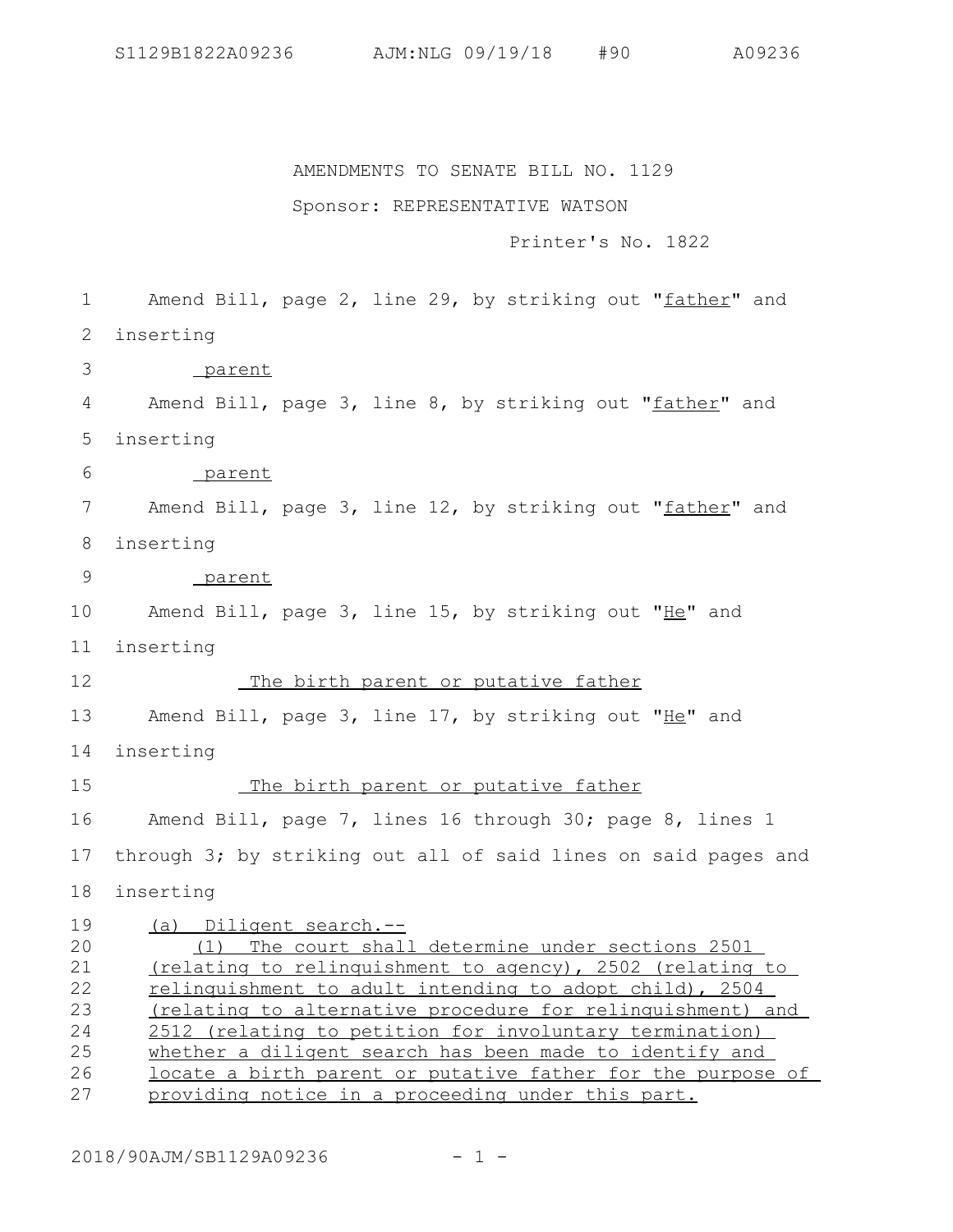| 1              | (2) A diligent search for a birth parent or putative             |
|----------------|------------------------------------------------------------------|
| $\mathbf{2}$   | father under paragraph (1) shall include, but not limited to,    |
| 3              | the following:                                                   |
| 4              | (i) An inquiry to the United States Postal Service               |
| 5              | to determine a forwarding address for the individual, if         |
| 6              | the petitioner has a last known address.                         |
| $\overline{7}$ | An inquiry to or search of the records of the<br>$(i$ ii)        |
| 8              | Department of Human Services, or its equivalent, in the          |
| $\mathcal{G}$  | state in which the petitioner has a reasonable basis to          |
| 10             | believe the individual may reside.                               |
| 11             | (iii) A search of the records that are available to              |
| 12             | the general public of the Department of Transportation,          |
| 13             | or its equivalent in the state in which the petitioner           |
| 14             | has a reasonable basis to believe the individual may             |
| 15             | reside.                                                          |
| 16             | (iv) A search of at least one publicly available                 |
| 17             | database to located Federal and state inmates.                   |
| 18             | (v) An inquiry or search of publicly available                   |
| 19             | records of prothonotary, dockets of the clerk of courts          |
| 20             | and tax records in the jurisdiction in which the                 |
| 21             | petitioner has a reasonable basis to believe the                 |
| 22             | <u>individual may reside.</u>                                    |
| 23             | (vi) A reasonable search of Internet sources, which              |
| 24             | may include a general query, social media or other               |
| 25             | resources designed to assist in locating an individual.          |
| 26             | (vii) Any other source the court determines to be                |
| 27             | necessary to identify and locate a birth parent or               |
| 28             | putative father for the purpose of providing notice in an        |
| 29             | adoption proceeding.                                             |
| 30             | (3) Any inquiries made under paragraph (2) that are not          |
| 31             | answered withing 45 days shall be considered answered as         |
| 32             | having no record and complete, unless the court makes a          |
| 33             | negative determination under paragraph (4).                      |
| 34             | The court shall review the efforts made to locate<br>(4)         |
| 35             | the birth parent or putative father and determine if those       |
| 36             | efforts were reasonable and carried out in good faith.           |
| 37             | Notice by publication.--If the court determines that an<br>(b)   |
| 38             | unsuccessful diligent search has been made to identify or locate |
| 39             | a birth parent or putative father, notice of the proceeding may  |
| 40             | be provided in a manner prescribed by the court that is          |
| 41             | consistent with Pa.O.C. Rule No. 15.6 (relating to notice to     |
| 42             | persons; method; notice of Orphans' Court proceedings filed on   |
| 43             | dependency docket), or any successor rule.                       |
| 44             | Amend Bill, page 8, line 5, by striking out "father" where it    |
| 45             | occurs the first time and inserting                              |
| 46             | parent                                                           |
|                |                                                                  |
| 47             | Amend Bill, page 8, line 6, by striking out "father" and         |
|                |                                                                  |